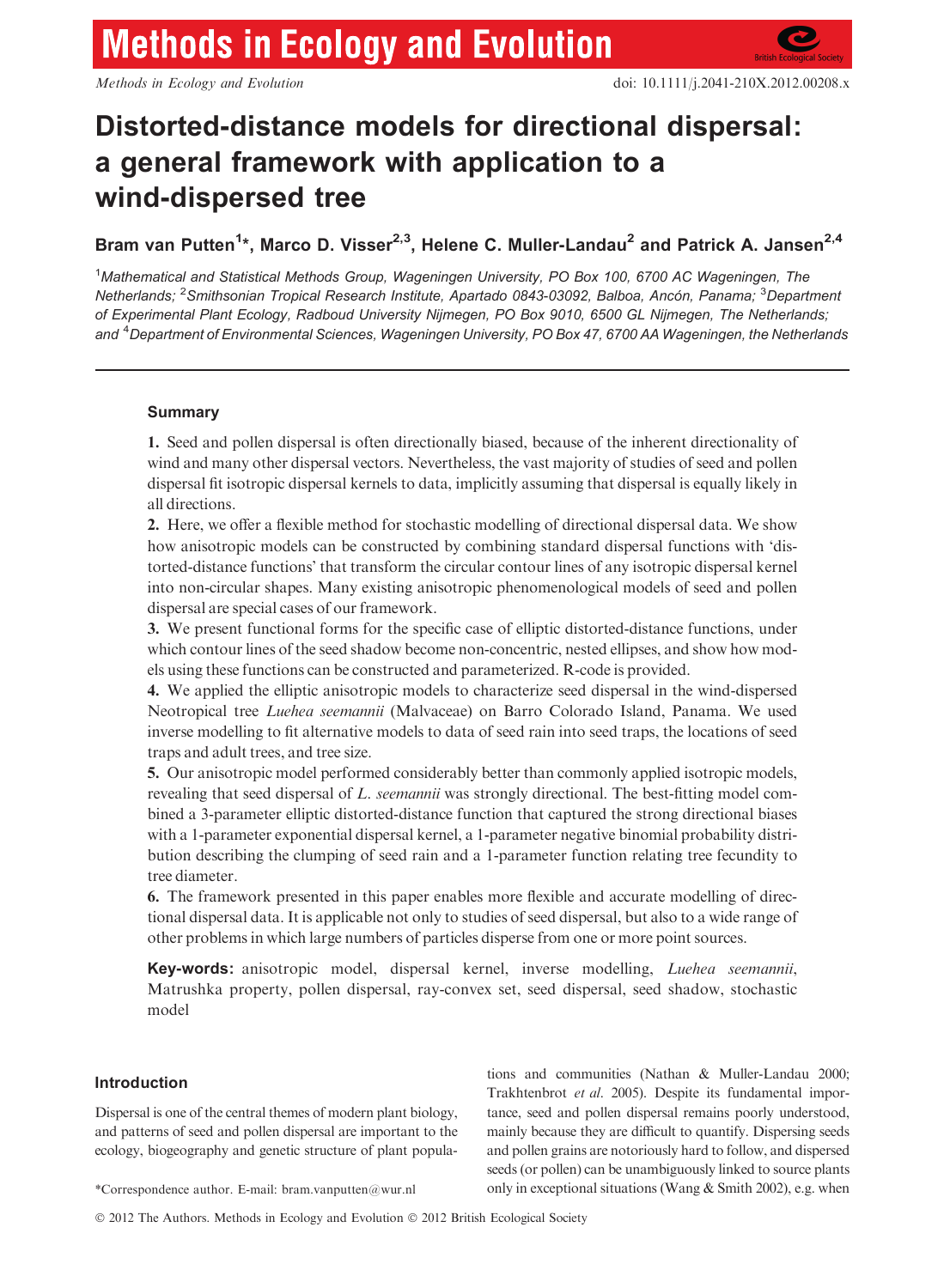there is only one source within dispersal range or when genetic markers identify a sole possible source (Robledo-Arnuncio & Garcia 2007, Jones & Muller-Landau 2008). A second major challenge is the appropriate mathematical description of observed dispersal patterns in terms of dispersal kernels – the probability distributions of distances and directions of dispersal (Cousens, Dytham & Law 2008).

Mathematical description has been particularly challenging because dispersal of seeds, of other plant propagules and of pollen is often directional. For example dispersion patterns generated by wind are strongly biased by prevailing wind directions (Tackenberg 2003; Wagner et al. 2004), whereas dispersion patterns generated by animal seed dispersers and pollinators often have directional components as a result of the configuration of the landscape and the non-randomness of animal behaviour (Levine & Murrell 2003; Contreras Sánchez, Greene & Quesada 2011). This directionality is important to plant populations and communities. Directional bias fundamentally reduces the degree to which dispersal spreads seeds (or pollen) around in space, as seeds from the same source end up closer together than they would under non-directional dispersal (Wright et al. 2008), and thus reduces the benefits of dispersal, specifically the benefits related to reduced kin competition and bet hedging over environmental heterogeneity (Levin et al. 2003). Despite the ubiquity and importance of directional dispersal, most mathematical descriptions of dispersal have focused exclusively on dispersal distances, ignoring direction by applying isotropic models. This can lead to serious overestimation of dispersal distances in some directions and underestimation in others, and calls for models incorporating directionality (Contreras Sánchez, Greene & Quesada 2011).

Though most studies of dispersal use isotropic kernels, anisotropic kernels have been used to describe seed and pollen dispersal in a dozen publications (including Prat 1995; Burczyk, Adams & Shimizu 1996; Tufto, Engen & Hindar 1997; Bullock & Clarke 2000; Staelens et al. 2003; Tackenberg 2003; Wagner et al. 2004; Soons et al. 2005; Kuparinen 2006; Austerlitz et al. 2007; Skarpaas & Shea 2007; Soubeyrand et al. 2007; Soons & Bullock 2008; Soubeyrand, Enjalbert & Sache 2008; Soubeyrand et al. 2009; Wälder, Näther & Wagner 2009; Savage et al. 2011; Skarpaas et al. 2011). Some of these publications, as well as others, have introduced mechanistic and quasi-mechanistic models with directional effects (Okubo & Levin 1989; Nathan, Safriel & Noy-Meir 2001; Stockmarr 2002; Klein et al. 2003; Katul et al. 2005; Nathan *et al.* 2011). However, the anisotropic phenomenological models developed to date have limited flexibility. Existing models describe directionality in specific kernels and do not allow for directionality to be incorporated with other dispersal distance distributions.

Here, we present a general framework that makes it possible to develop anisotropic versions of any dispersal kernel. Under this framework, an anisotropic kernel is a combination of two functions: a dispersal distance distribution that may relate to a traditional isotropic dispersal kernel, and a 'distorted-distance' function that accounts for directional biases. Our framework

enables the construction of an endless variety of anisotropic dispersal kernels, because any dispersal distance distribution can be combined with any kind of distorted-distance functions. We first present the general framework. We then provide functional forms for one class of distorted-distance functions, the elliptic distorted-distance model. Next, we apply elliptic distorted-distance models to fit seed dispersal distances in a wind-dispersal Neotropical tree on Barro Colorado Island (BCI), Panama, through inverse modelling. Finally, we discuss the results, compare our approach with previous work on anisotropic dispersal, give recommendations and outline potential applications in fields other than seed dispersal. In the Appendices, we provide relevant proofs, methodological details and R-code for fitting and simulating our models.

# A general framework for modelling directional dispersal

Seed shadows under any isotropic model with arbitrary dispersal kernel function d can be characterized by concentric circular contour lines of seed density around the seed source (Clark et al. 1999). Our framework for anisotropic dispersal is to 'distort' these contours into one (or more) directions into which dispersal is biased, e.g. as a result of the prevailing wind direction(s) at the time(s) seeds are released. Such distortions can be quite complex and reflect multiple effects (Fig. 1). The result, characterized by non-concentric contour lines, is an anisotropic model, accounting for directional effects in seed dispersal.

Consider the simplest case of seed dispersal away from a single point source, tree 'A', located in  $(\hat{x}, \hat{y})$  of a rectangular X–Y plane. Our anisotropic model for the final location of a seed dispersed randomly from this point has probability density function (pdf)  $p$ , the 2D dispersal kernel', and consists of two sub-models. The first is a deterministic model  $r_{\text{dist}}$ that describes the so-called distorted distance  $r_{dist}(x, y)$  to tree A for each location  $(x, y)$  in the plane around the tree, the 'distorted-distance mapping'. The second is a stochastic model that describes the probability distribution of distorted distances for a seed dispersed from tree A, in the form of a (onedimensional) pdf d, the 'distorted-distance distribution'. The



Fig. 1. A hypothetical seed shadow resulting from seed dispersal by wind blowing from multiple directions, described with the modelling framework presented in the main text; the contour lines show seed densities. The corresponding distorted-distance function is given in Appendix B.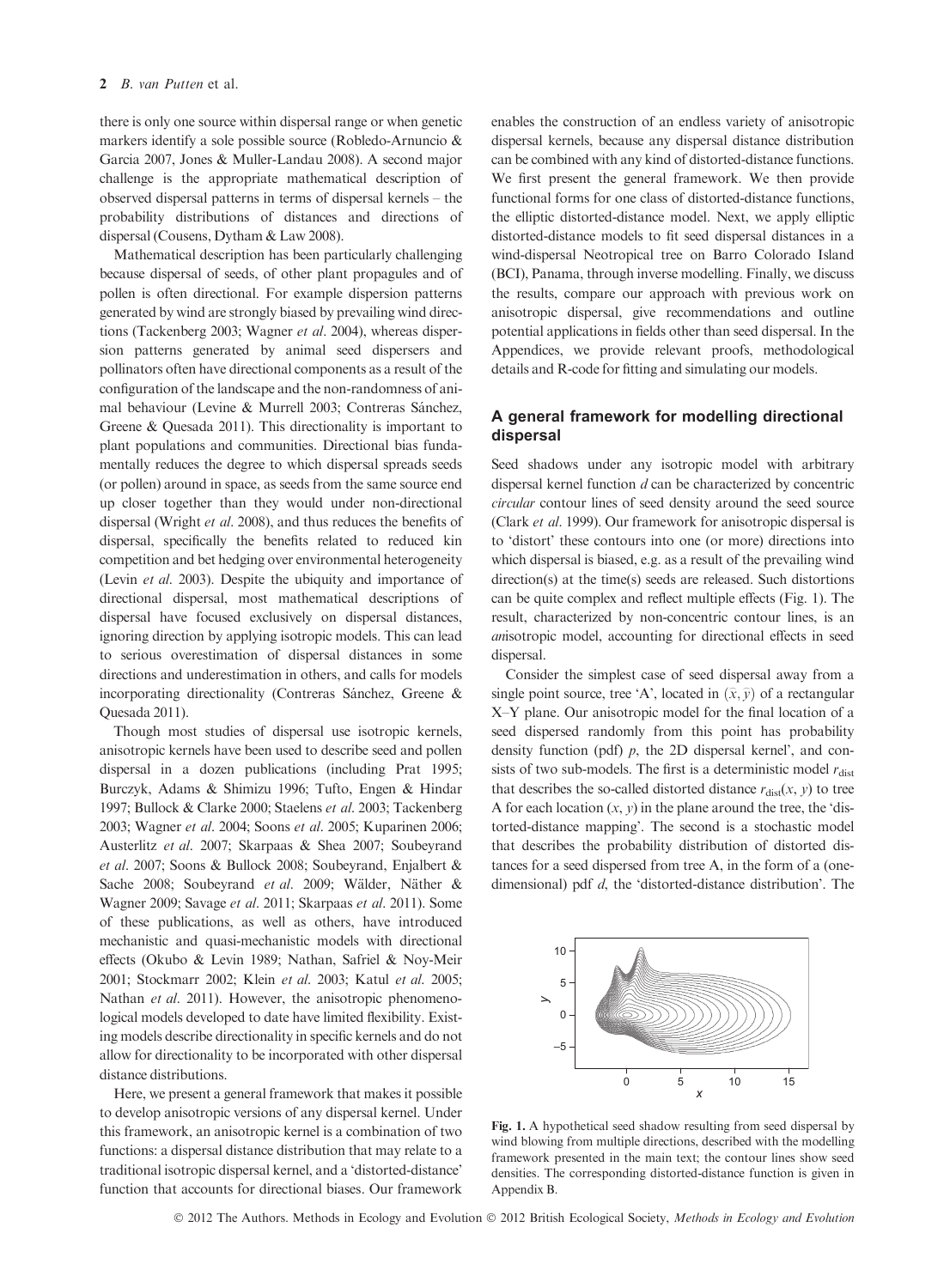parameters of functions  $d$  and  $r_{\text{dist}}$  can be estimated from field data.

The two-dimensional dispersal kernel  $p$  is a function of location  $(x, y)$  only through its distorted distance  $r_{dist}(x, y)$  to tree A, so that locations with equal distorted distances to the tree have equal probability density:  $p(x_1, y_1) = p(x_2, y_2)$  if  $r_{dist}$  $(x_1, y_1) = r_{dist}(x_2, y_2)$ . As a consequence, contour lines of  $r_{dist}$ and p coincide, although their respective values on a contour will of course differ. The distorted-distance mapping  $r_{\text{dist}}$ specifically and fully describes the directional component, whereas the distorted-distance distribution  $d$  specifies the probability that a seed lands at distorted distance  $r_{\text{dist}}$  from the seed source, yet itself contains no information about how distances are distorted.

A variety of isotropic dispersal kernel functions have been successfully fit to field data (e.g. Clark et al. 2005). In isotropic modelling, where dispersal is assumed equally likely is all directions, the contour lines of the two-dimensional dispersal kernel p take the form of concentric circles centred at the tree source. We can think of this two-dimensional dispersal kernel as reflecting the combination of an (undistorted) Euclidean distance mapping

$$
r_{\text{Eucl}}(x, y) = \sqrt{(x - \hat{x})^2 + (y - \hat{y})^2}
$$

with an (undistorted) distance distribution d. Our anisotropic model can incorporate the same mathematical functions *d* in the form of distorted-distance distributions, and combine these with a distorted-distance mapping  $r_{\text{dist}}$ in place of the Euclidean distance function. The resulting distorted distances  $r_{dist}(x, y)$  can have contour lines that are distorted rings (e.g. an ellipse) or even indented/ outdented ovals (e.g. Fig. 1).

Under our framework, there are two general ways in which dispersal kernels can be directionally distorted. First, the distorted distance in one direction can be different from the distorted distance in another direction – that is, the contour lines take some form other than circles centred at the source location. In the simplest case, these contours are ellipses sharing the same centre and are characterized by a direction and a degree of eccentricity. Secondly, the centre of the distribution of dispersed seeds (the point at which the effective distance is zero) can be shifted away from the source. This shift is captured by a shift vector,  $\Delta = (\Delta_x, \Delta_y)$ , consisting of a shift  $\Delta_x$  in the X-direction and a shift  $\Delta_{\nu}$  in the Y-direction. The resulting (unique) imaginary source centre  $(\hat{x}^*, \hat{y}^*)$  = resulting (unique) imaginary source centre  $\langle x, y \rangle = (\hat{x} + \Delta_x, \hat{y} + \Delta_y)$  has the property that  $r_{dist}(\hat{x}, \hat{y}) = 0$ . The shift vector can equivalently be characterized in polar coordinates, by its magnitude  $\delta$  and its angle  $\theta$  with the positive X-axis. Note that both types of distortion lead to differences in the proportions of seeds going in different directions from the source, in addition to changing the distribution of distances travelled by seeds going in different directions.

Although an endless variety of possible  $r_{\text{dist}}$  functions can be specified, we will impose several (in many applications natural) restrictions. First, the contour lines of  $r_{\text{dist}}$  must have a single unique imaginary source centre. Secondly, the contour lines of

 $r_{\text{dist}}$  should have a so-called ray-convex interior so that the straight line connecting the imaginary source centre  $(\hat{x}^*, \hat{y}^*)$ with an arbitrary point on a contour line never crosses that contour line in any point (Olieman & van Putten 2010). Thirdly, contour lines should expand continuously with  $r = r_{\text{dist}}$ , starting from the imaginary source centre, implying that they fully enclose each other. We say that a distorted-distance mapping that meets the three abovementioned conditions has the 'Matrushka property.' A mathematical formulation of this property is given in Appendix A.

Even distorted-distance mappings that produce indented and outdented contour lines can satisfy the Matrushka property (e.g. Fig. 1). Such distorted-distance functions could arise if for example seed dispersal is depressed in a certain direction because the influence of an obstacle. Examples of ray-convex (but not convex) seed shadows are given in Wagner et al. (2004; fig. 10); Soubeyrand *et al.* (2007; figs. 4–7) and in this paper (Figs 1 and 2a). Although the Matrushka property implies that points within a contour line have lower distorted distances than points *on* that contour line, it remains possible that the two-dimensional dispersal kernel, and thus the seed shadow, is higher on contour lines of higher distorted distance (e.g., Staelens et al. 2003 fig. 3; Wagner et al. 2004 fig. 6; Cousens, Dytham & Law 2008 figs 5.1, 5.3, and 5.18).



Fig. 2. Contour lines of three seed shadows, generated with distorteddistance models, that correspond with three existing anisotropic phenomenological models: (a) Tufto, Engen & Hindar (1997), formula 19 with  $\lambda_0 = 0.05$ ,  $\theta_0 = 0$  and  $\kappa = 10$ ; (b) Wagner *et al.* (2004), formulas 11 and 12 with  $k = 1$ ,  $u = -\pi$  and  $v = -1$ ; (c) Staelens *et al.* (2003), formula 5 with  $c_0 = 1$ ,  $c_1 = 0.5$  and  $\theta_d = -\pi/2$ .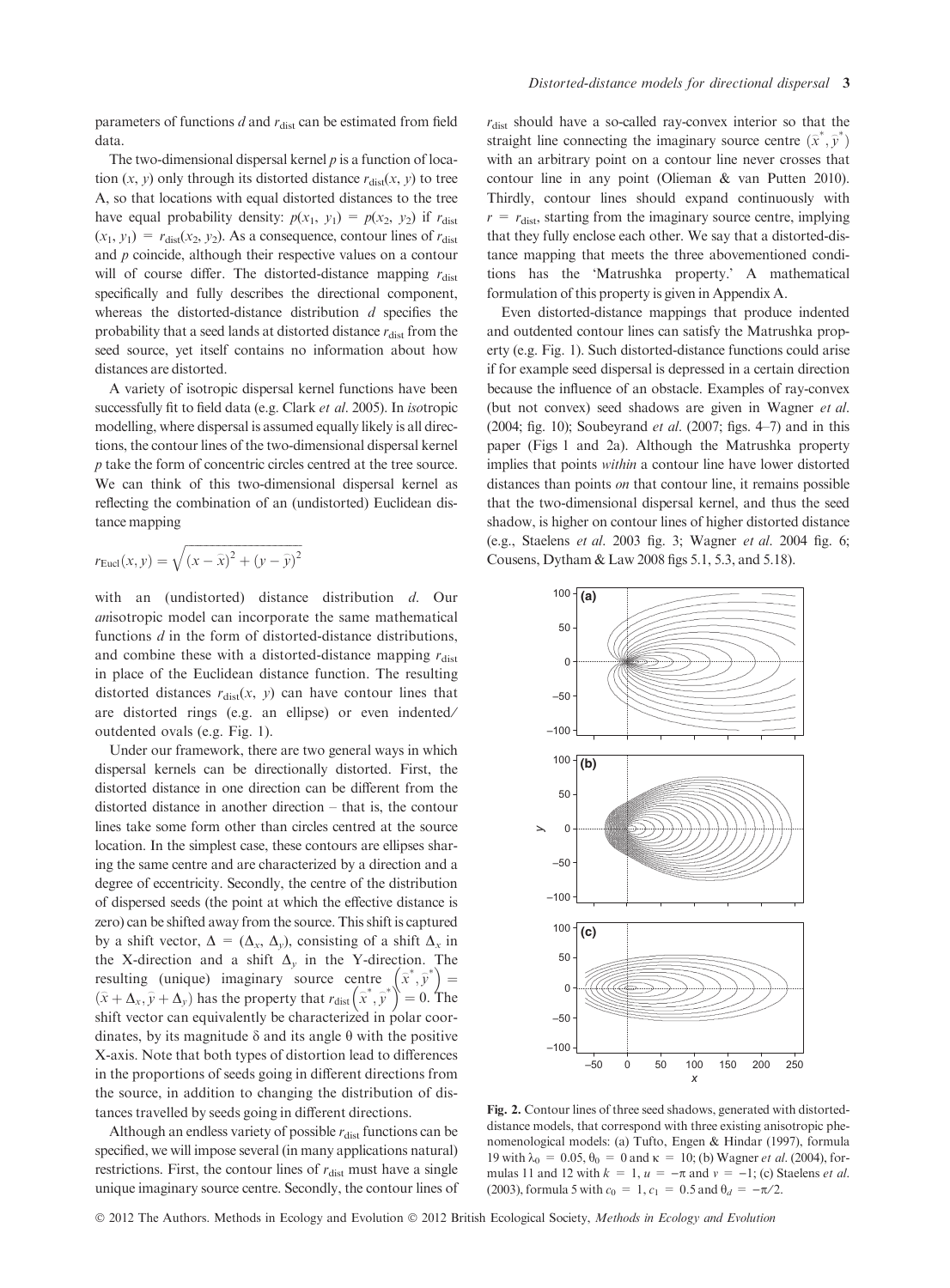#### 4 B. van Putten et al.

We call a distorted-distance mapping 'non-concentric' if the interiors of the ovals representing the contour lines do not have the same barycentre (centre of mass). These functions may 'drift' in a certain direction, i.e. the direction into which the barycentres move as ovals expand. Figures 2a–c all show a drift in the direction of the positive X-axis. The full elliptic distortion model described in the next section is another example of a distorted distance exhibiting a drift. A distorted distance is called 'concentric' if all contour line ovals have a common barycentre, i.e. no drift.

Directional seed dispersal kernels generated by this framework can be compared in terms of their mean ovals and their quantile ovals, which are the 2D planar counterparts of the 1D mean and the 1D quantile dispersal distances. The mean oval  $O_{\text{Ed}}$  is defined as the oval for which each point is the mean of seed dispersal distance in the ray starting from the imaginary source centre in the direction of that point. Similarly, the medthe contours lines are flattened along that common axis (compare Fig. 4a–c). Finally, the drift parameter  $\gamma$  ( $\gamma \ge 0$ ) pulls the ellipses into the positive direction along the common axis (Fig. 3): the higher  $\gamma$ , the higher the directional effect (compare Fig. 4a,d,g). Reduced versions of the model utilize subsets of these parameters (Table 1). The most reduced version models isotropic dispersal.

For convenience, we first define the coordinates of the imagi-For convenience, we hist define the coordinates of the magn-<br>hary source centre as  $(\hat{x}^*, \hat{y}^*) = (\hat{x} + \Delta_x, \hat{y} + \Delta_y)$ . Then, the distorted-distance mapping for the full elliptic distortion model is

$$
r_{\text{dist};\beta,\gamma,\psi,\Delta_x,\Delta_y}^{\text{ELL}}(x,y) = f_{\beta,\gamma}^{\text{ELL}} \left( (x - \hat{x}^*) \cos \psi + (y - \hat{y}^*) \sin \psi, (x - \hat{x}^*) \sin \psi - (y - \hat{y}^*) \cos \psi \right),
$$

where

$$
f_{\beta,\gamma}^{\mathrm{ELL}}(x,y) = \sqrt{(2\gamma^2+1)\left(\frac{x^2}{\beta^2}+\frac{2\gamma x}{\beta}\right)+(\gamma^2+1)(y^2+2\gamma^2)-2\gamma\left(\frac{x}{\beta}+\gamma\right)\sqrt{(\gamma^2+1)\left[\left(\frac{x}{\beta}+\gamma\right)^2+y^2+1\right]}}
$$

ian oval  $O_{\text{med}}$  is defined as the oval for which each point is the (1D) median of the seed dispersal in the ray starting from the imaginary source centre into the direction of that point. Note that it thus contains 50% of the modelled seed deposition. Although the latter property is shared with many other ovals in the plane, the median oval is unique in the sense that it is an oval contour line having this property. Quantile ovals can be defined similarly, i.e. the p-quantile oval is the (unique) contour line having the property that its interior contains  $p \times 100\%$  of the modelled seed deposition, leaving  $(1 - p) \times 100\%$  outside the oval  $(0 \le p \le 1)$ . If the kernel is monotone, decreasing with the distorted distance, then the area within the *p*-quantile oval is the (unique) smallest area in the plane having the latter property. Formal definitions of 2D mean and 2D quantile ovals and methods for calculating them, as well as formulas for the calculation of the 1D mean and 1D median of the Euclidean distance to the (original) seed source, are given in Appendix A.

#### The elliptic distorted-distance model

Here, we present a relatively simple yet flexible distorted-distance model that produces elliptic contour lines (concentric or non-concentric). The full version of this model has five scalar parameters:  $\Delta_x$ ,  $\Delta_y$ ,  $\psi$ ,  $\beta$  and  $\gamma$  (Table 1). The 'shift' vector  $\Delta = (\Delta_x, \Delta_y)$  describes the displacement of the imaginary source centre from the source. The rotation parameter  $\psi$  $(-\pi < \psi \leq \pi)$  describes the angle of the common axis of the expanding elliptic contour lines with the positive X-axis (Fig. 3). The coherency parameter  $\beta$  ( $\beta > 0$ ) determines the eccentricity of the elliptic contour lines: the higher  $\beta$ , the more

(proof in Appendix B). Contour lines in the full elliptic distortion model are non-concentric ellipses and the elliptic distortion distance fulfils the Matrushka property (proof in Appendix C). The ellipses are a generalization of ellipses applied in a geophysical context (Wheeler 1984).

The value of the two-dimensional dispersal kernel  $p(x, y)$  for each location  $(x, y)$  in the plane is a function of its distorted distance  $r = r_{dist}(x, y)$  and the value  $d(r)$  of the distorted-distance distribution. In the full elliptic distortion model, the twodimensional dispersal kernel  $p^{\text{ELL}}$  is expressed in terms of the distorted-distance distribution d as

$$
p^{\text{ELL}}(x, y) = p^{\text{ELL}}_{\beta, \gamma, \psi, \Delta_x, \Delta_y}(x, y)
$$
  
= 
$$
\frac{\Omega^{\text{ELL}}}{r^{\text{ELL}}_{\text{dist}}(x, y)} d(r^{\text{ELL}}_{\text{dist}}(x, y)),
$$
 eqn 1

where

$$
\Omega^{\rm ELL} = \frac{1}{2\pi\beta\sqrt{\gamma^2+1}}
$$

(proof in Appendix D). The special case in which ellipses are circles has  $\beta = 1$ ,  $\gamma = 0$  and  $\psi$  undefined. Equation 1 then reduces to  $p(x, y) = (1/2\pi r_{dist}(x, y)) d(r_{dist}(x, y))$  in which  $f(x)$  if  $f(x)$  if  $f(x)$  $\mathcal{L}$ 

$$
r_{dist}(x, y) = r_{Eucl}(x - \hat{x}^*, y - \hat{y}^*) = \sqrt{(x - \hat{x}^*)^2 + (y - \hat{y}^*)^2}
$$
  
is the Euclidean distance to the imaginary source centre.

The elliptic distortion model can be generalized into a multimodal model in two different ways. First, a multimode generalization can be constructed as a mixture of a finite number of full elliptic distortion models pointing in different directions,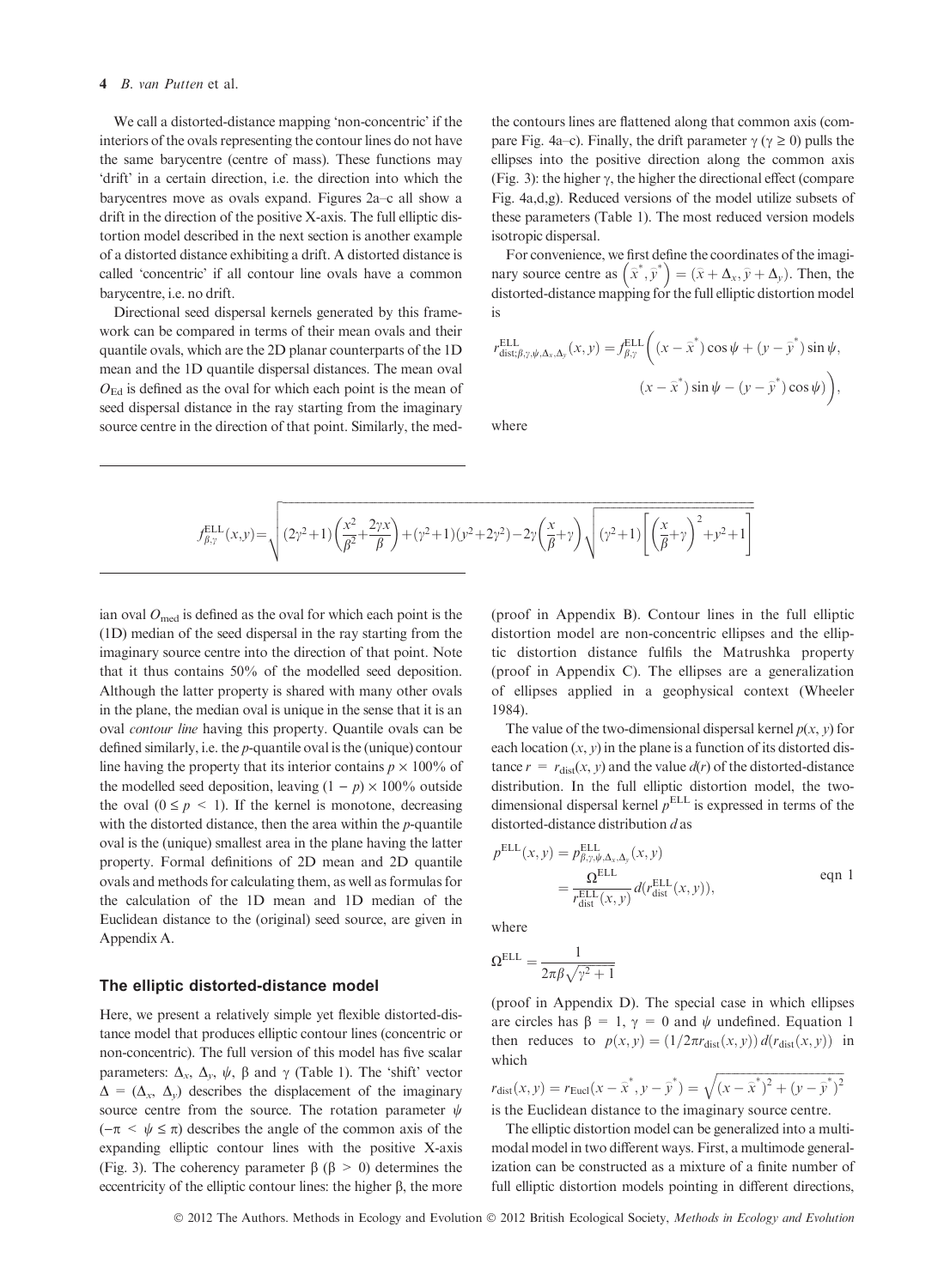| Parameter                                    | Range                                                                  | Name              | Effect                                                                                                                               | Reduction                                                                                                                                                            |
|----------------------------------------------|------------------------------------------------------------------------|-------------------|--------------------------------------------------------------------------------------------------------------------------------------|----------------------------------------------------------------------------------------------------------------------------------------------------------------------|
| $\psi$ (psi)                                 | $-\pi < \psi \leq \pi$<br>$(radians)*$                                 | Rotation<br>angle | Rotates the seed shadow around the<br>imaginary source centre $(\hat{x}^*, \hat{y}^*)$<br>over angle $\psi$                          | Undetermined when $\beta = 1$ and<br>$\gamma = 0$ (isotropy around the<br>imaginary source centre)                                                                   |
| $\beta$ (beta)                               | $\beta > 0$                                                            | Coherency         | Flattens the contour lines along their<br>common axis                                                                                | $\beta = 1$ (requires $\gamma = 0$ ) means<br>contour lines are circular                                                                                             |
| $\gamma$ (gamma)                             | $\gamma \geq 0$                                                        | Drift             | Pulls the centres of contour lines into<br>the positive direction of the common<br>axis (set by $\psi$ )                             | $\gamma = 0$ means all contour lines have<br>the same centre                                                                                                         |
| $\Delta = (\Delta_x, \Delta_y)$ †<br>(delta) | $-\infty < \Delta_{\rm r} < \infty$ ,<br>$-\infty < \Delta_v < \infty$ | <b>Shift</b>      | Translates the seed shadow to the<br>imaginary source centre $(\hat{x}^*, \hat{y}^*)$<br>where the distorted distance equals<br>zero | $\Delta_y = \Delta_x \tan(\psi)$ sets the shift angle<br>equal to the rotation angle<br>$\Delta = (0, 0)$ means that the imaginary<br>source centre is at the source |

Table 1. Parameters in the elliptic distorted-distance model, their names, effects and possible reduction

\*Note that  $\psi = 0$  points to East, and  $\psi = -\pi/2$  points to South.

†Alternatively, in polar coordinates,  $\Delta = (\delta, \theta)$ , with length  $\delta \ge 0$  and angle  $-\pi < \theta \le \pi$ . The accompanying reduction is  $\theta = \psi$ , forcing the shift angle to be the same as the rotation angle.

Fig. 3. Contour lines of the hypothetical seed shadow of a single tree produced by the full elliptic distortion model, including rotation and shift in different directions (a) or in the same direction (b). In both cases, the shift vector is  $\Delta = (2, 5)$ , the tree is located in (-2, )5) and the imaginary source centre is located at  $(\bar{x}^*, \bar{y}^*) = (0, 0)$ . The model shown has coherence  $\beta = 2$ , drift  $\gamma = 1.5$ and rotation  $\psi = \pi/6$  (a) or rotation  $\psi = \arctan(5/2)$  (b).

*x y* –10 –5 0 5 10 15 20  $25 - (a)$  (b) *x* –10 –5 0 5 10 15 20 25 –10 –5 0 5 10 15 20 25

with a common imaginary source centre (identical  $\Delta_x$  and  $\Delta_y$ ). This construction is similar to the one proposed in Savage et al. (2011). Alternatively, a multimodal model can be generated by substituting appropriate functions of  $x$  and  $y$  respectively into the elliptic distorted-distance function, leading to (non-elliptic) extensions of the elliptic model, including multimode distorted distances. Appendix B concludes with one such example (the one shown in Fig. 1).

#### Model choice and parameter estimation

Dispersal kernels can be estimated from empirical data on the distributions of dispersed seeds (Eulerian methods) or on the trajectories of dispersing seeds (Lagrangian methods) (Bullock, Shea & Skarpaas 2006). The Eulerian approach is more common and typically involves counting the numbers of seeds in seed traps in different positions relative to one or more seed sources. Estimation of seed dispersal kernels from such data requires also specifying a probability distribution for observed seed number as a function of expected seed number (an error distribution), which in the simplest case is the Poisson distribution (e.g., Ribbens, Silander & Pacala 1994). In addition, when the numbers of seeds dispersing from each

seed source are not known, one must also fit a model for seed production. Thus in practice, the complete model will often include four sub-models: (1) distorted-distance mapping, (2) distorted-distance distribution, (3) seed production and (4) error distribution.

In practice, parameter estimation is often based on seed distribution data from scenarios with multiple seed sources, such as seed rain captured by seed traps that are scattered through a forest with many reproductive trees. For an arbitrary location  $(x, y)$  in the field, the distorted distance  $r_{dist,i}$  to source i is a function of the distance to that source and parameters  $\beta_i$ ,  $\gamma_i$ ,  $\psi_i$ ,  $\Delta_{x,i}$ ,  $\Delta_{y,i}$  for that source as outlined above. The two-dimensional dispersal kernel  $p_i$  of source i depends on these distorted-distance parameters and on the form and parameters of the distorted-distance distribution  $d_i$ , which can vary among trees (Fig. 5). Clearly, model complexity can be greatly reduced if one or more parameters are assumed equal for all sources. Parameter reduction can also be achieved by relating parameters to other measured attributes of sources. For example fecundity may be proportional to plant size, and the shift may be proportional to plant height. For the elliptic model in particular, the number of parameters can be further reduced in many practical situations by assuming that the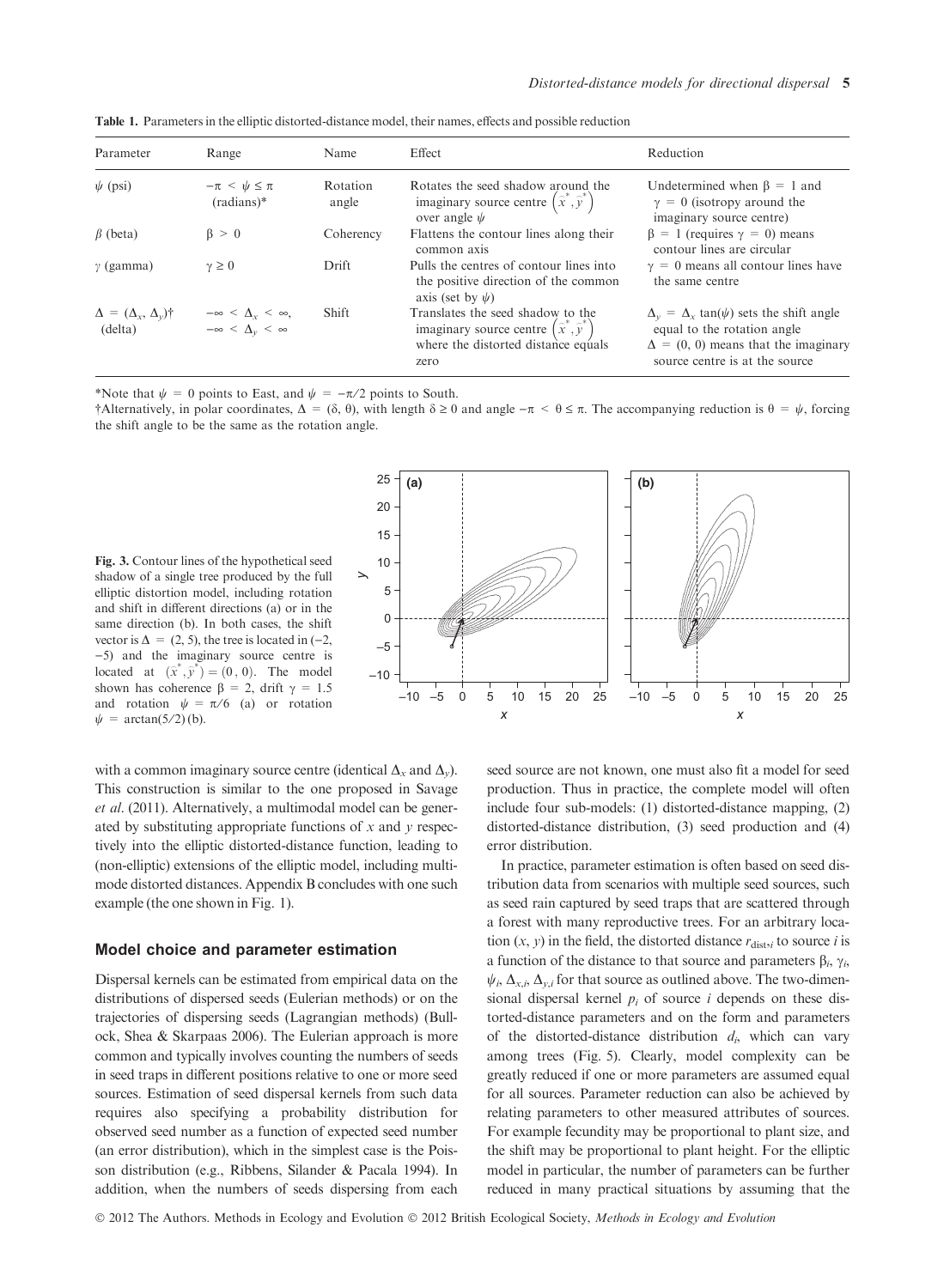

Fig. 4. Contour lines of hypothetical seed shadows around a single imaginary source centre, generated with the elliptic distortion model using different parameter values. The coherency parameter increases from left to right, flattening the distribution contours. The drift parameter increases from top to bottom, and increases the degree to which the ellipse centres move into the rotation direction. In all cases, the imaginary source centre is at (0, 0) and the rotation parameter is 0.



Fig. 5. Contour lines of the hypothetical seed shadows of two trees when parameters of the elliptic distortion model differ between the trees. Parameter values for the first tree are  $(\hat{x}_1^*, \hat{y}_1^*) = (-10, 15)$ ,  $\psi_1 = -\pi/4$ ,  $\gamma_1 = 3$ ,  $\beta_1 = 1$ ; for the second tree, they are  $(\vec{x}_2^*, \vec{y}_2^*) = (-2, -5), \psi_2 = \pi/6, \gamma_2 = 1.5, \beta_2 = 1.$  This situation could arise if the two trees released seeds at different times, under different wind conditions.

rotation and shift are in the same direction (Fig. 2). This is a sensible restriction in many cases, as when prevailing winds shift and stretch the seed distributions of all trees into a single direction.

We briefly mention here the risk of over-parameterisation. For example when  $\gamma = 0$  and  $\beta = 1$ , distorted-distance contour lines reduce to circles around the imaginary source centre, and thus the rotation parameter  $\psi$  is undetermined (all values

result in the same distorted-distance mapping). Similarly, when  $\gamma = 0$ , the exact same contour lines can be obtained by changing eccentricity  $\beta$  to  $1/\beta$  and simultaneously increasing or decreasing the rotation by  $\pi/2$  (Fig. 4a,c). In cases like these, additional parameter reductions or constraints are needed.

#### Application to a wind-dispersed tree

We fitted our anisotropic elliptic models to data for the wind-dispersed canopy tree Luehea seemannii (Malvaceae) in tropical moist forest on BCI, Panama (Leigh 1999). We used diameters and locations of all L. seemannii  $\geq 200$  mm DBH (Diameter at Breast Height) in the 2005 censuses of a 50-ha Forest Dynamics Plot (FDP) in the centre of the island (Condit 1998) plus a 10-ha buffer area directly to the north of the FDP, totalling 60 ha  $(600 \times 1000 \text{ m})$ . Seed distribution data were numbers of mature L. seemannii seeds captured by 200 litter traps, each  $0.5 \text{ m}^2$  in area, in the FDP during 2004–2010 (7 years) (Fig. 6; for details, see Muller-Landau et al. 2008).

We fitted alternative seed shadows using inverse modelling, calculating expected seed rain into each trap by summing expected seed rain from all source trees on the plot (Appendix E; Ribbens, Silander & Pacala 1994; Jones & Muller-Landau 2008). We assumed that all trees had the same two-dimensional dispersal kernel, and fitted 12 alternative models for this kernel, representing all combinations of four distorted (or undistorted)-distance mappings and three distorted (or undistorted)-distance distributions. The four elliptic distorted-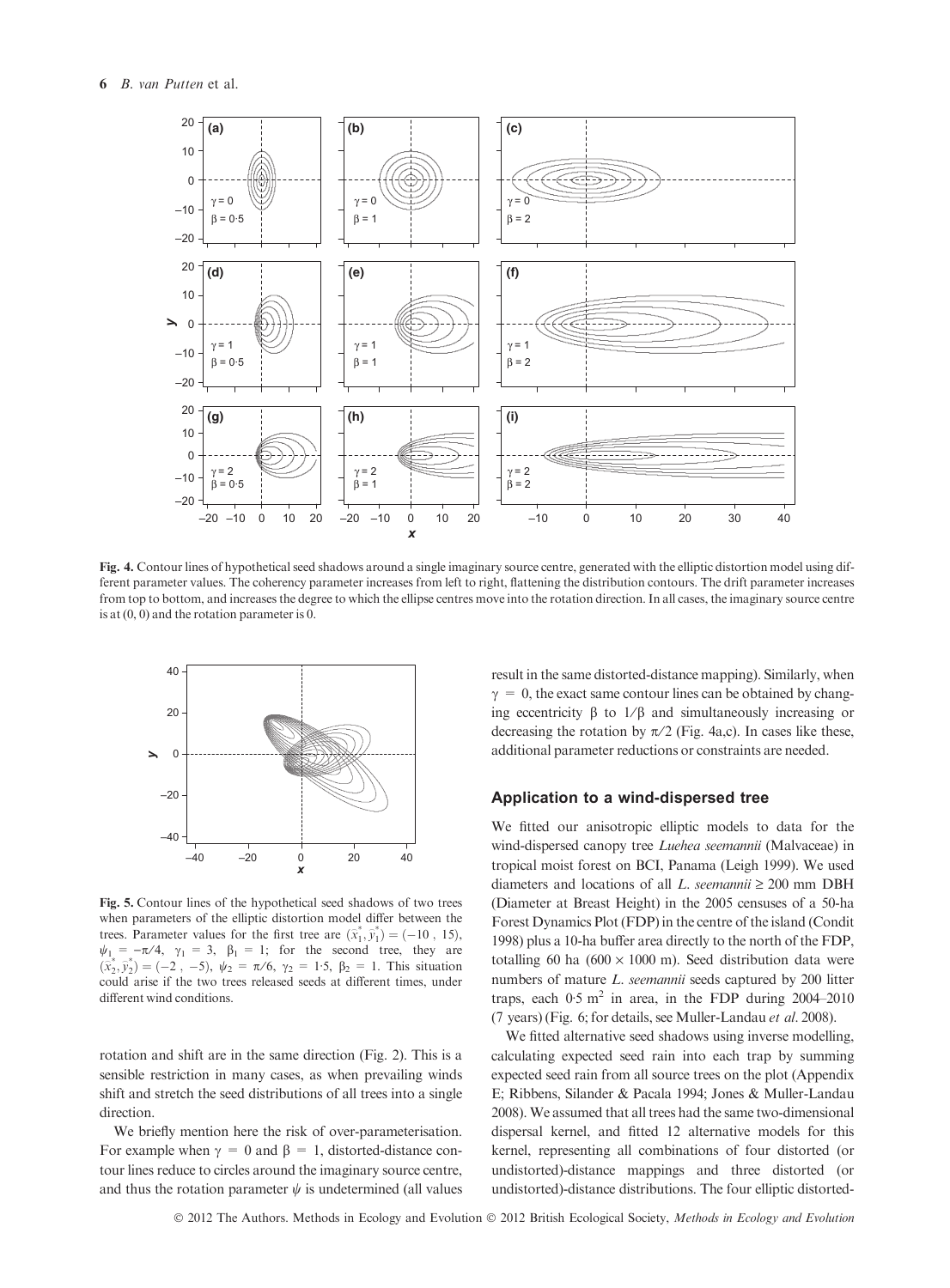

Fig. 6. Map of the study area on Barro Colorado Island, Panama, showing the locations of reproductive *Luehea seemannii* trees (asterisks) and of the seed traps (squares). Symbols of seed traps are scaled by the number of L. seemannii seeds they captured [specifically, to  $log_{10}$ (seed number + 1)].

Table 2. Functional forms of the distorted-distance distributions (probability density functions for the distribution of distorted distances) fitted to the seed dispersal data in the case study

| Distribution               | Functional form                                  |
|----------------------------|--------------------------------------------------|
| Exponential                | $d(r) = \frac{1}{2} e^{-r/\lambda}$              |
| 1-parameter Weibull*       | $d(r) = \frac{2r}{r^2} e^{-r^2/\lambda^2}$       |
| 1-parameter Student's 2DT† | $d(r) = \frac{4r}{\lambda(1 + (r^2/\lambda))^2}$ |

Note that when combined with Euclidean distance mappings, these are (undistorted) distance distributions, i.e. one-dimensional dispersal kernels. All functions have a single parameter  $\lambda > 0$ , with increasing values of this parameter associated with increasing dispersal distances, and are defined only for  $r \geq 0$ . \*With shape parameter set equal to 2.

†With degrees of freedom parameter set to 2; this is equivalent to the kernel defined in Clark *et al.* (1999) equation 8 when  $p = 2$ .

distance models were (1) the *full* 5-parameter elliptic model (parameters  $\psi$ ,  $\beta$ ,  $\gamma$ ,  $\Delta$ <sub>x</sub>,  $\Delta$ <sub>x</sub>); (2) the 4-parameter *constrained* shift model in which the rotation is in the direction of the shift [free parameters  $\psi$ ,  $\beta$ ,  $\gamma$ ,  $\Delta_x$  with  $\Delta_y = \Delta_x$  tan  $(\psi)$ ]; (3) the 3-parameter *no shift* model (free parameters  $\psi$ ,  $\beta$ ,  $\gamma$  with  $\Delta_x = 0$ ,  $\Delta_y = 0$ ) and (4) the 0-parameter *isotropic* model (with  $\Delta_x = 0$ ,  $\Delta_y = 0$ ,  $\beta = 1$ ,  $\gamma = 0$  and no role for  $\psi$ ). The three different distorted-distance distributions were the (1-parameter) Exponential, the 1-parameter Weibull and the 1-parameter Student's 2DT (Table 2). We assumed the fecundity of tree *i*,  $\varphi_i$  was related to its diameter,  $z_i$ , as  $\varphi_i = \alpha z_i^2$ , and we thus fit a single fecundity parameter,  $\alpha$ . We assumed that observed values followed a negative binomial distribution around the expected, with clumping parameter  $\kappa$  taking lower values when clumping is greater (Clark, Macklin & Wood 1998).

For each model, we numerically searched for the parameter values that maximized the likelihood of the observed seed trap data using the Nelder–Mead downhill simplex method (Nelder & Mead 1965; R Development Core Team 2011). We compared model performance using Akaike's (1974) Information Criterion (AIC). Finally, we simulated 100 seed trap datasets for this population using the best-fit model and parameters, ran our fitting procedure for these simulated datasets and quantified the bias and precision of the resulting parameter estimates. The full R-code for the fits and the simulation are given in Appendices R and S respectively.

#### Results

The anisotropic models all provided better fits than the corresponding isotropic models (Table 3). The best-fitting model combined an exponential dispersal kernel function with the 'no shift' elliptic distorted-distance function. The contour lines of expected seed rain (Fig. 7a) show pronounced directionality. The mean and median dispersal distances predicted by the

Table 3. Alternative models of seed dispersal in the wind-dispersed tree Luehea seemannii (Malvaceae) on Barro Colorado Island, Panama, fitted to data of seed rain into seed traps and the spatial distribution of seed traps and adult trees using inverse modelling

| $\triangle AIC$ | pars          | No. of Distorted-distance<br>model | Distribution $\lambda$ |          | ψ        | β     | γ               | $\Delta_{x}$    | $\Delta_{\nu}$ | Distance Rotation Coherency Drift Shift in X Shift in Y Fecundity* Clumping<br>$\alpha$ | к     |
|-----------------|---------------|------------------------------------|------------------------|----------|----------|-------|-----------------|-----------------|----------------|-----------------------------------------------------------------------------------------|-------|
| $\theta$        | 6             | No shift                           | Exponential            | 23.3     | $-0.453$ | 1.049 | $0.938 \quad 0$ |                 | 0              | 2.22                                                                                    | 0.991 |
| 1.403           | -8            | Full                               | Exponential            | 23.3     | $-0.416$ | 1.120 |                 | $0.876$ $0.370$ | 1.997          | 2.20                                                                                    | 1.004 |
| 1.712           |               | Constrained shift                  | Exponential            | 23.1     | $-0.454$ | 1.041 | 0.951           | 0.354           | $-0.173$       | 2.23                                                                                    | 0.996 |
| 27.24           | 6             | No shift                           | 2DT                    | 2202     | $-0.387$ | 0.752 | $1.038$ 0       |                 | 0              | 1.95                                                                                    | 0.881 |
| 27.58           |               | Constrained shift                  | 2DT                    | 2196     | $-0.390$ | 0.706 |                 | $1.177$ $1.754$ | $-0.721$       | 1.95                                                                                    | 0.891 |
| 28.23           | 8             | Full                               | 2DT                    | 2201     | $-0.262$ | 0.825 |                 | $0.925 - 4.212$ | 5.134          | 1.92                                                                                    | 0.883 |
| 67.07           | 6             | No shift                           | Weibull                | 29.5     | $-0.645$ | 2.576 | $0.420 \theta$  |                 | 0              | 2.01                                                                                    | 0.719 |
| 68.17           | 7             | Constrained shift                  | Weibull                | 28.9     | $-0.643$ | 2.709 |                 | $0.402 - 0.894$ | 0.670          | 1.97                                                                                    | 0.758 |
| 69.28           | 8             | Full                               | Weibull                | 28.5     | $-0.641$ | 2.770 | $0.399$ $1.150$ |                 | 1.926          | 1.95                                                                                    | 0.763 |
| 103.8           | $\mathcal{L}$ | Isotropic                          | Exponential            | $32 - 7$ |          |       | 0               | 0               | 0              | 2.30                                                                                    | 0.642 |
| 114.3           | $\mathcal{L}$ | Isotropic                          | 2DT                    | 2670     |          |       | 0               | 0               | $\theta$       | 2.18                                                                                    | 0.616 |
| 143.7           | 3             | Isotropic                          | Weibull                | 55.8     |          |       | 0               | $\theta$        | 0              | 2.13                                                                                    | 0.549 |

The models are combinations of four elliptic distortion functions, with different levels of reduction, and three distorted distance distributions. Models are ranked by DAIC, the difference in Akaike Information Criterion from the best-fit model. Parameter values that are italicized were constrained to that value.

\*The estimated fecundity of a tree is this parameter times the square of its diameter in millimetre.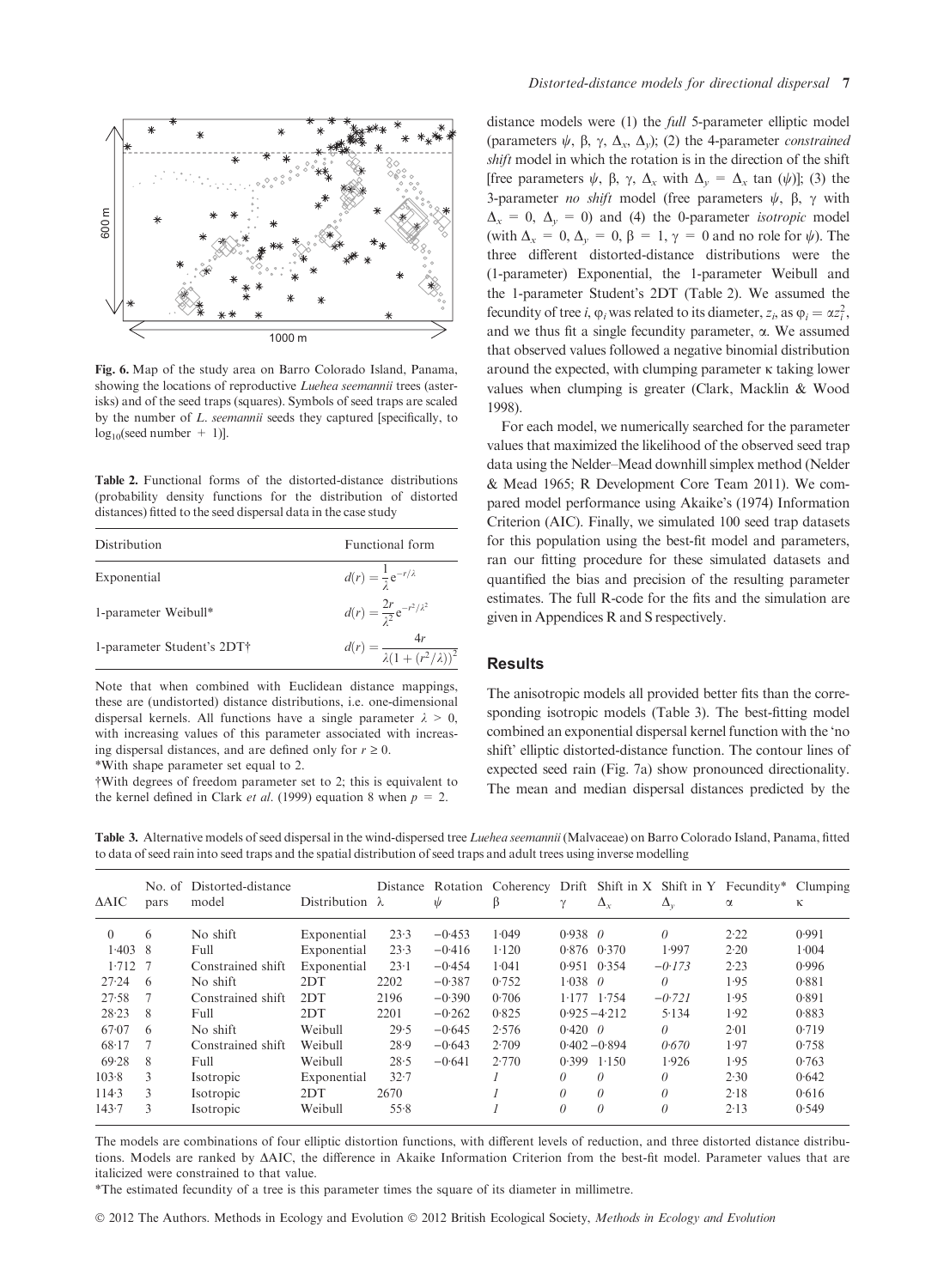

Fig. 7. Characteristics of the best-fit seed dispersal model for the tropical forest tree Luehea seemannii (Malvaceae) on Barro Colorado Island, estimated from tree location and seed trap data through inverse modelling. (a) Contour lines of the expected seed rain (absolute seed density per  $m<sup>2</sup>$ ) according to the best-fit (and anisotropic) model for a hypothetical tree of  $DBH = 500$  mm. The vector shows the prevailing direction, ESE. (b) Mean (dashed lines) and median (solid lines) dispersal distance from the source centre for different directions for the anisotropic model (black lines) compared to the best-fitting isotropic model (grey lines). (c) The maximum (dotted line) and minimum (solid line) distances travelled at a given quantile for the anisotropic model, when maxima and minima are taken over directions, compared with the distance for the same quantile under the isotropic model (dashed line). (d) The Euclidean distance at a given quantile when all directions are combined under the anisotropic model (solid line) vs. the isotropic model (dashed line).

best-fitting isotropic kernel were 32.7 and 22.7 m respectively. The estimated mean dispersal distance in the best-fitting anisotropic model ranged from  $11·5$  to  $55·4$  m depending on the direction, with an overall mean of  $24·1$  m (Fig. 7b), whereas the median ranged from  $8.3$  to  $38.1$  depending on direction, with an overall value of 168 m. Thus, the distorted mean and median dispersal distance varied greatly with direction (Fig 7a,b). All anisotropic models found that seeds going eastsoutheast travelled the longest distances (Fig. 7a,b).

The directional variation in dispersal distances under the best-fit anisotropic model is evident in the contrast between the

directional maximum and directional minimum dispersal distance as a function of quantile, with this range encompassing wide variation around the quantile distances of the isotropic model (Fig. 7c). The probability distribution of Euclidean distances travelled in all directions combined under the best-fit anisotropic model was nonetheless quite similar to that for the isotropic model, as evident from the similarity in distances as a function of quantile (Fig. 7d). The main difference between the distributions was in the tail, which in the anisotropic case is fatter because of the relatively higher probability of long-distance seed dispersal into the preferred direction. Methods for quantifying directional variability in the elliptic distortion model are provided in Appendix F.

Fits to the simulated datasets recovered the true parameter values very well (Table 4). Mean bias did not exceed 12% of the true parameter value and root mean squared errors did not exceed 36% of the true parameter value for the distance, coherency, drift, fecundity and clumping parameters. In the case of the rotation parameter  $\psi$ , proportionality calculations are nonsensical, and the mean bias was  $0.02$  radians. In all cases, the 95% confidence intervals of the fitted parameters included the true values.

# **Discussion**

We have outlined a flexible framework for stochastic modelling of directional dispersal data, in which standard dispersal functions are combined with 'distorted-distance functions' that transform the circular contour lines of any isotropic dispersal kernel into non-circular shapes reflecting directional biases. Application to a field problem – estimating seed dispersal in the wind-dispersed Neotropical forest tree L. seemannii – demonstrated that anisotropic models can be fit to a typical dataset. Our model effectively detected anisotropy in this species' seed shadow, fitted an appropriate distance distortion and estimated directionality that was consistent with wind dispersal. Our estimate of the median dispersal distance of L. seemannii averaged over directions (16.8 m) closely matched the estimate of Muller-Landau *et al.* (2008; median = 17 m), despite methodological differences, and are just slightly higher than those in Dalling *et al.* (2002; median = 8.2 m).

We introduced 2D analogues for the commonly used 1D versions of mean, median and p-quantiles of the dispersal distribution. The 1D and 2D versions are useful to address different questions. The 1D versions address the question of how far seeds (or pollen and the like) are dispersed from the source. The 2D versions provide insight into the underlying process and, in particular, into the variability in dispersal distributions in different directions from the imaginary source centre.

# COMPARISON TO OTHER APPROACHES

Three general approaches for mathematically capturing directionality in phenomenological models of dispersal have previously been published. The simplest approach assumes that the dispersal kernel is bivariate normal (Austerlitz et al. 2007). Because such distributions necessarily have concentric ellipti-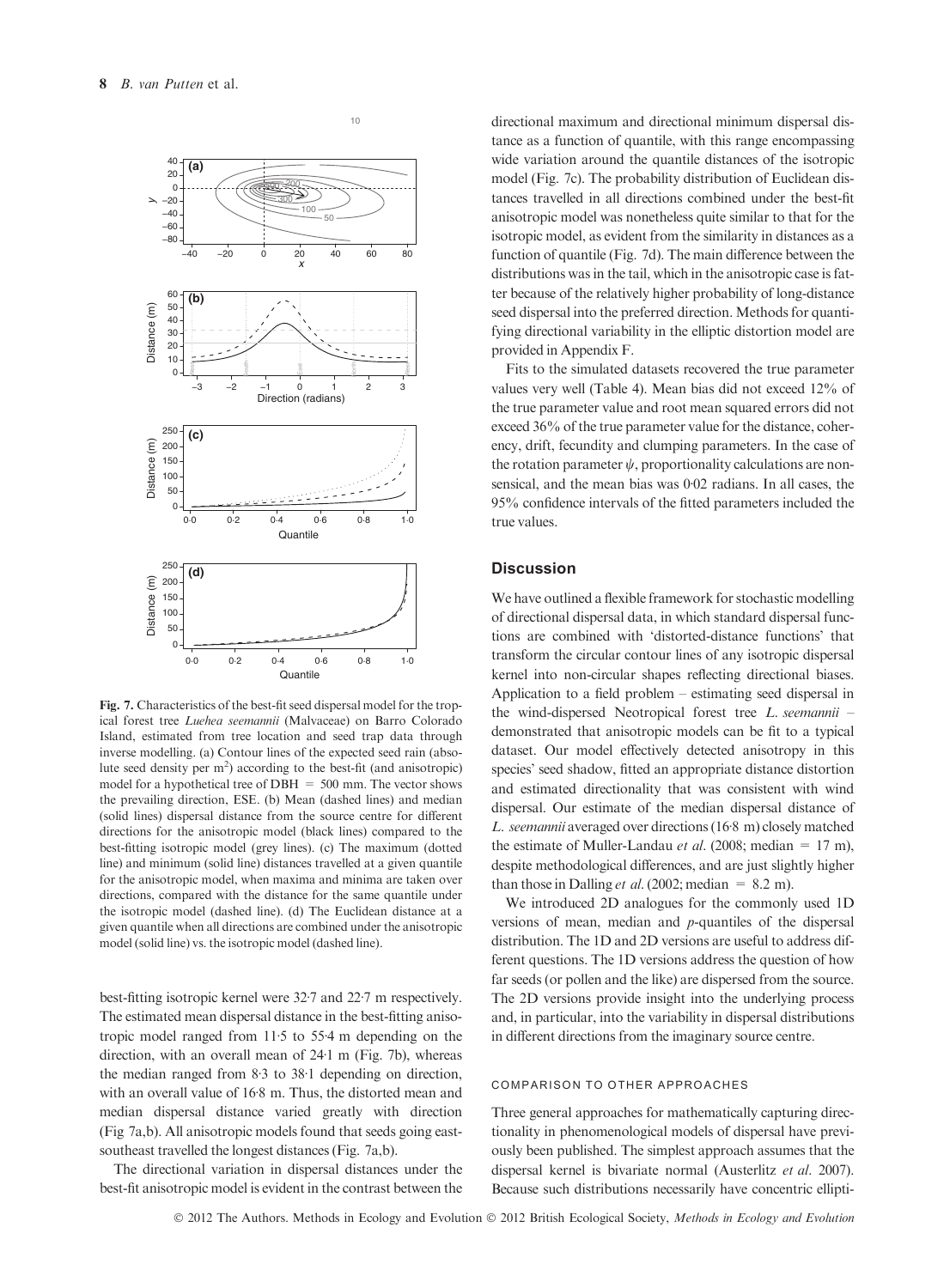|                            | Distance      | Rotation       | Coherency     | Drift         | Fecundity     | Clumping<br>ĸ |  |
|----------------------------|---------------|----------------|---------------|---------------|---------------|---------------|--|
| Statistic                  | λ             | ψ              | β             |               | α             |               |  |
| Generating parameter value | 23.30         | $-0.45$        | $1 - 0.5$     | 0.94          | 2.22          | 0.99          |  |
| Mean estimated value       | 25.62         | $-0.43$        | 1.02          | 1.05          | 2.13          | $1 - 01$      |  |
| Median estimated value     | 24.52         | $-0.44$        | $1 - 00$      | 0.99          | 2.12          | 0.98          |  |
| 95% CI estimated value     | 19.97, 48.21  | $-0.57, -0.27$ | 0.53, 1.68    | 0.60, 1.88    | 1.83, 2.43    | 0.76, 1.45    |  |
| Root mean squared error    | 6.00          | 0.07           | 0.28          | 0.34          | 0.18          | 0.16          |  |
| Mean bias                  | 2.32          | 0.02           | $-0.03$       | 0.11          | $-0.09$       | 0.02          |  |
| Mean proportional bias     | 0.10          | <b>NA</b>      | $-0.03$       | 0.12          | $-0.04$       | 0.02          |  |
| 95% CI proportional bias   | $-0.14, 1.07$ | NA             | $-0.50, 0.60$ | $-0.36, 1.00$ | $-0.18, 0.09$ | $-0.24, 0.46$ |  |

Table 4. Fit statistics for 100 simulated datasets with the same form as the empirical dataset (R-code in Appendices S and R)

The generating model, the exponential, had a lower Akaike Information Criterion score than any competing kernel model in all simulations.

cal contour lines for given probabilities of seed arrival (e.g., Hogg, McKean & Craig 2012), these models are special cases of our elliptic distortion model, without shift or drift. A second approach has been to use a direction-dependent intensity function (Wälder, Näther & Wagner 2009). This approach produces shifted concentric ellipses and again is a special case of our elliptic model, with shift but without drift. The third and final general approach uses the Von Mises distribution or a related distribution, a common tool in circular statistics (Batschelet 1981). Here, the kernel function contains a radially dependent component, usually a translated sine function, to account for directional effects. Tufto, Engen & Hindar (1997), Staelens et al. (2003) and Wagner et al. (2004) for example all apply a (generalized) Von Mises distribution, but differ in the way the distribution enters the formulas. All these phenomenological models are special cases of our general framework (see Appendix G for ad hoc proofs regarding the models in Tufto, Engen & Hindar (1997), Staelens et al. (2003) and Wagner et al. (2004); see also Fig. 2).

Our approach of combining a distorted-distance mapping with a 1D probability density function for distorted distance has parallels with the framework proposed by Schurr, Steinitz & Nathan (2008) for handling 'path effects'. Path effects of environments encountered by dispersing seeds (or pollen) can slow or speed dispersal at different distances in different directions around a given source, and thus effectively distort distances in a manner similar to our approach. Schurr, Steinitz & Nathan (2008) describe path effects using the notion of a 'movement space'; distances in this movement space parallel our notion of 'distorted distance', and the mapping to movement space parallel our distorted-distance mapping. Schurr, Steinitz & Nathan (2008) specifically consider the simplified case in which path effects 'depend only on the environments crossed by the straight line extending from the source to the deposition site', a restriction that means that all of their 'movement distance' functions satisfy our 'Matrushka property' for distorted-distance mappings. Thus, the model formulated by Schurr, Steinitz & Nathan (2008) can be considered a special case of our framework. Our framework is more general in that it does not specify a particular mechanism as responsible for distorting distances, and thus encompasses not only path effects but also effects such as those of the distribution of wind

speed and direction, effects that may be uniform across the landscape.

Our modelling framework has several advantages. First, directional effects can be fully accounted for in  $r_{\text{dist}}$ , so that function  $d$  deals exclusively with the non-directional effects, and all parameters are distinctly directional or non-directional. Secondly, modelling is very flexible as many functions d and  $r_{\text{dist}}$  are possible and can be independently combined. Contour lines, including their shape, can be 'estimated' from field data, and an appropriate distorted distance could be defined or adapted accordingly. Previous phenomenological models have less flexibility and cannot accommodate as wide a range of possible distributions. In practice, this means that our model framework will often produce superior fits to data. This is illustrated by our application, in which our model fitted the seed distribution data substantially better than did the models given by Austerlitz et al. (2007) and Wälder, Näther & Wagner (2009), because of our inclusion of drift parameter  $\gamma$ .

### Conclusion

We have described a method for converting any isotropic dispersal kernel into an anisotropic dispersal kernel, and demonstrated how such kernels can be fit to empirical data. Anisotropic kernels constructed in this framework fitted data on a wind-dispersed tree species far better than did isotropic models. Application of this model should increase accuracy and precision in estimates of dispersal distances, enable estimation of the direction of movement and thus allow better description and prediction of the dispersal and distribution of seeds and other particles.

Our method is suited for a wide variety of situations in which particles disperse away from point sources, particularly where this dispersal is passive, involving wind or water. The quantity of interest can be discrete, such as the number of particles, as well as continuous, e.g. a concentration. Examples include the dispersal of coral gametes in oceans, roots in soil, volcanic ash in air and wind dispersed pollution deposition from single or multiple point sources. The notions of tree, fecundity, etc., can be easily translated into the relevant terminology. Expression of models in these various areas using a common statistical framework would facilitate exchange of models between appli-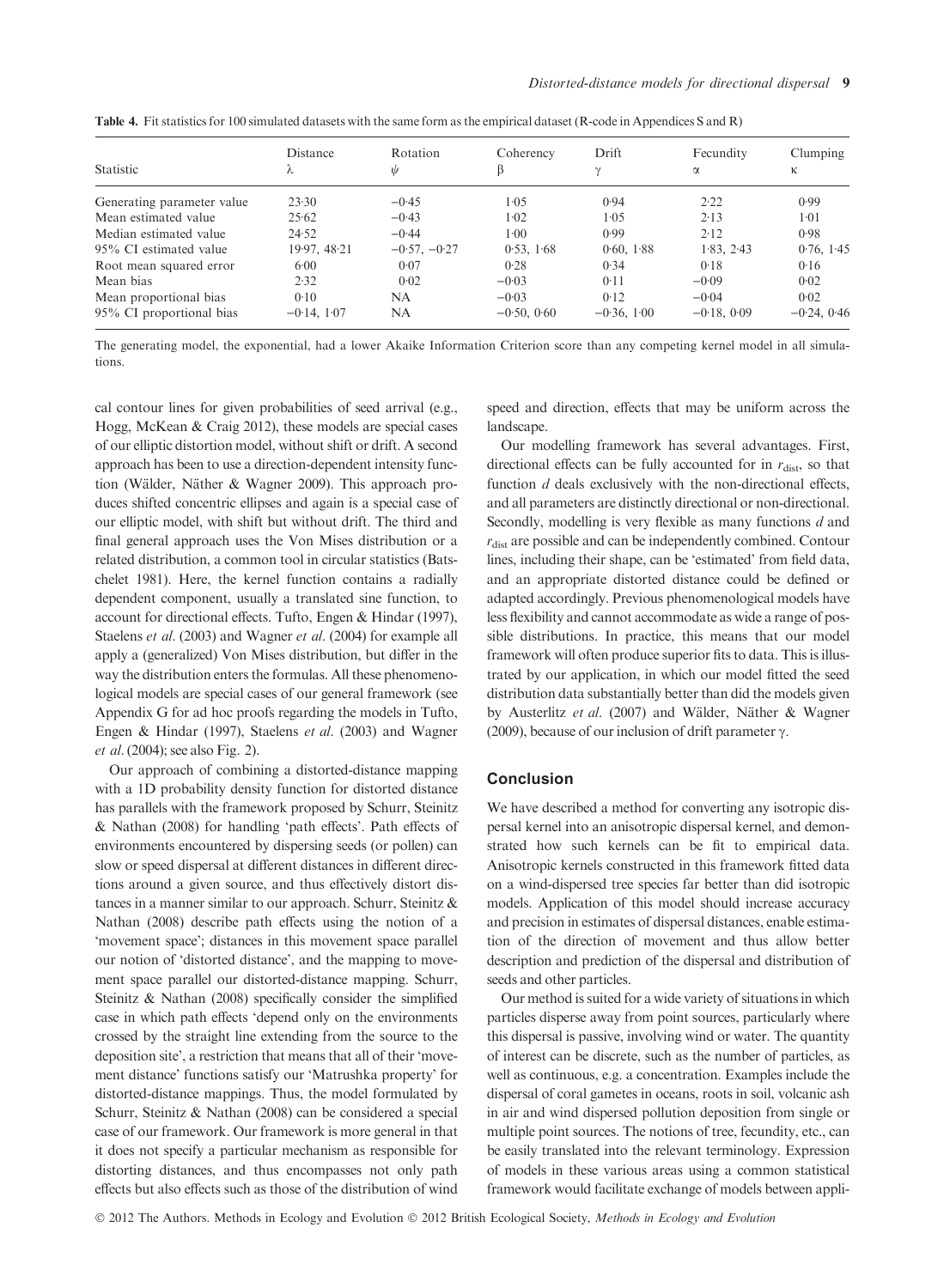#### 10 B. van Putten et al.

cations, and recombination of functional forms to best fit observed distributions.

#### Acknowledgements

We thank the Associate Editor and two anonymous referees for valuable comments that improved the manuscript. This study was supported by the Netherlands Foundation for Scientific Research (NWO-ALW 863-07-008 to PAJ; NWO-ALW 801-01-009 to MDV), the Smithsonian Tropical Research Institute (MDV), the HSBC Climate Partnership (HML) and the C.T. de Wit Graduate School for Production Ecology and Resource Conservation (HML). The case study datasets were collected with funding from the National Science Foundation (DEB 0614255, 0453665, 0640386, 0425651, 0346488, 0129874, 00753102, 9909347, 9615226, 9615226, 9405933, 9221033, 9100058, 8906869, 8605042, 8206992, 792219), the Smithsonian Tropical Research Institute, the Centre for Tropical Forest Science, the John D. and Catherine T. MacArthur Foundation, the Mellon Foundation and the Small World Institute Fund.

#### **References**

- Akaike, H. (1974) A new look at the statistical model identification. IEEE Transactions on Automatic Control, 19, 716–723.
- Austerlitz, F., Dutech, C., Smouse, P., Davis, F. & Sork, V. (2007) Estimating anisotropic pollen dispersal: a case study in Quercus lobata. Heredity, 99, 193–204.
- Batschelet, E. (1981) Circular Statistics in Biology. Academic Press, London.
- Bullock, J.M. & Clarke, R.T. (2000) Long distance seed dispersal by wind: measuring and modelling the tail of the curve.  $Oecoloqia$  124, 506–521.
- Bullock, J.M., Shea, K. & Skarpaas, O. (2006) Measuring plant dispersal: an introduction to field methods and experimental design. Plant Ecology, 186, 217–234.
- Burczyk, J., Adams, W.T. & Shimizu, J.Y. (1996) Mating patterns and pollen dispersal in a natural knobcone pine (Pinus attenuate Lemmon.) stand. Heredity, 77, 251–260.
- Clark, J.S., Macklin, E. & Wood, L. (1998) Stages and spatial scales of recruitment limitation in Southern Appalachian forests. Ecological Monographs, 68, 213–235.
- Clark, J.S., Silman, M., Kern, R., Macklin, E. & HilleRisLambers, J. (1999) Seed dispersal near and far: patterns across temperate and tropical forests. Ecology, 80, 1475–1494.
- Clark, C.J., Poulsen, J.R., Bolker, B.M., Connor, E.F. & Parker, V.T. (2005) Comparative seed shadows of bird-, monkey-, and wind-dispersed trees. Ecology, 86, 2684–2694.
- Condit, R. (1998) Tropical Forest Census Plots: Methods and Results from Barro Colorado Island, Panama and a Comparison with Other Plots. Springer, Berlin.
- Contreras Sánchez, J.M., Greene, D.F. & Ouesada, M. (2011) A field test of inverse modeling of seed dispersal. American Journal of Botany, 98, 698–703.
- Cousens, R., Dytham, C. & Law, R. (2008) Dispersal in Plants: a Population Perspective. Oxford University Press, Oxford.
- Dalling, J.W., Muller Landau, H.C., Wright, S.J. & Hubbell, S.P. (2002) Role of dispersal in the recruitment limitation of neotropical pioneer species. Journal of Ecology, 90, 714–727.
- Hogg, R.V., McKean, J.W. & Craig, A.T. (2012) Introduction to Mathematical Statistics, 7th edn. Pearson, Boston, Mass.
- Jones, F.A. & Muller-Landau, H.C. (2008) Measuring long-distance seed dispersal in complex natural environments: an evaluation and integration of classical and genetic methods. Journal of Ecology, 96, 642–652.
- Katul, G., Porporato, A., Nathan, R., Siqueira, M., Soons, M., Poggi, D., Horn, H. & Levin, S. (2005) Mechanistic analytical models for long-distance seed dispersal by wind. American Naturalist, 166, 368-381.
- Klein, E.K., Lavigne, C., Foueillassar, X., Gouyon, P.-H. & Larédo, C. (2003) Corn pollen dispersal: quasi-mechanistic models and field experiments. Ecological Monographs, 73, 131–150.
- Kuparinen, A. (2006) Mechanistic models for wind dispersal. Trends in Plant Science, 11, 296–301.
- Leigh, E.G. (1999) Tropical Forest Ecology: a View from Barro Colorado Island. Oxford University Press, New York.
- Levin, S.A., Muller-Landau, H.C., Nathan, R. & Chave, J. (2003) The ecology and evolution of seed dispersal: a theoretical perspective. Annual Review of Ecology, Evolution, and Systematics, 34, 575–604.
- Levine, J. & Murrell, D. (2003) The community-level consequences of seed dispersal patterns. Annual Review of Ecology, Evolution and Systematics, 34, 549–574.
- Muller-Landau, H.C., Wright, S.J., Calderon, O., Condit, R. & Hubbell, S.P. (2008) Interspecific variation in primary seed dispersal in a tropical forest. Journal of Ecology, 96, 653–667.
- Nathan, R. & Muller-Landau, H.C. (2000) Spatial patterns of seed dispersal, their determinants and consequences for recruitment. Trends in Ecology & Evolution, 15, 278–285.
- Nathan, R., Safriel, U.N. & Noy-Meir, I. (2001) Field validation and sensitivity analysis of a mechanistic model for tree seed dispersal by wind. Ecology, 82, 374–388.
- Nathan, R., Horvitz, N., He, Y., Kuparinen, A., Schurr, F.M. & Katul, G.G. (2011) Spread of North American wind-dispersed trees in future environments. Ecology Letters, 14, 211–219.
- Nelder, J.A. & Mead, R. (1965) A simplex method for function minimization. The Computer Journal, 7, 308.
- Okubo, A. & Levin, S.A. (1989) A theoretical framework for data analysis of wind dispersal of seeds and pollen. Ecology, 70, 329–338.
- Olieman, N.J. & van Putten, B. (2010) Estimation method of multivariate exponential probabilities based on a simplex coordinates transform. Journal of Statistical Computation and Simulation, 80, 355–361.
- Prat, D. (1995) Mating system in a clonal Douglas fir (Pseudotsuga menziesii (Mirb) Franco) seed orchard. II. Effective pollen dispersal. Annals of Forest Science, 52, 213–222.
- R Development Core Team (2011) R: A Language and Environment for Statistical Computing. R Foundation for Statistical Computing, Vienna, Austria.
- Ribbens, E., Silander, J.A. & Pacala, S.W. (1994) Seedling recruitment in forests: calibrating models to predict patterns of tree seedling dispersion. Ecology, 75, 1794–1806.
- Robledo-Arnuncio, J. J. & García, C. (2007) Estimation of the seed dispersal kernel from exact identification of source plants. Molecular Ecology, 16, 5098–5109.
- Savage, D., Barbetti, M.J., MacLeod, W.J., Salam, M.U. & Renton, M. (2011) Can mechanistically parameterised, anisotropic dispersal kernels provide a reliable estimate of wind-assisted dispersal? Ecological Modelling, 222, 1673– 1682.
- Schurr, F.M., Steinitz, O. & Nathan, R. (2008) Plant fecundity and seed dispersal in spatially heterogeneous environments: models, mechanisms and estimation. Journal of Ecology, 96, 628–641.
- Skarpaas, O. & Shea, K. (2007) Dispersal patterns, dispersal mechanisms, and invasion wave speeds for invasive thistles. The American Naturalist, 170, 421–430.
- Skarpaas, O., Silverman, E.J., Jongejans, E. & Shea, K. (2011) Are the best dispersers the best colonizers? Seed mass, dispersal and establishment in Carduus thistles. Evolutionary Ecology, 25, 155–169.
- Soons, M.B. & Bullock, J.M. (2008) Non random seed abscission, long distance wind dispersal and plant migration rates. Journal of Ecology, 96, 581-590.
- Soons, M., Messelink, J., Jongejans, E. & Heil, G. (2005) Habitat fragmentation reduces grassland connectivity for both short distance and long distance wind dispersed forbs. Journal of Ecology, 93, 1214-1225.
- Soubeyrand, S., Enjalbert, J. & Sache, I. (2008) Accounting for the roughness of circular processes: using Gaussian random processes to model the anisotropic spread of airborne plant disease. Theoretical Population Biology, 73, 92–103.
- Soubeyrand, S., Enjalbert, J., Sanchez, A. & Sache, I. (2007) Anisotropy, in direction and in distance, of the dispersal of yellow rust of wheat: experiments in large field plots and estimation. Phytopathology, 97, 1315–1324.
- Soubeyrand, S., Enjalbert, J., Kretzschmar, A. & Sache, I. (2009) Building anisotropic sampling schemes for the estimation of anisotropic dispersal. Annals of Applied Biology, 154, 399–411.
- Staelens, J., Nachtergale, L., Luyssaert, S. & Lust, N. (2003) A model of windinfluenced leaf litterfall in a mixed hardwood forest. Canadian Journal of Forest Research, 33, 201–209.
- Stockmarr, A. (2002) The distribution of particles in the plane dispersed by a simple 3-dimensional diffusion process. Journal of Mathematical Biology, 45, 461–469.
- Tackenberg, O. (2003) Modeling long-distance dispersal of plant diaspores by wind. Ecological Monographs, 73, 173–189.
- Trakhtenbrot, A., Nathan, R., Perry, G. & Richardson, D.M. (2005) The importance of long distance dispersal in biodiversity conservation. Diversity and Distributions, 11, 173–181.
- Tufto, J., Engen, S. & Hindar, K. (1997) Stochastic dispersal processes in plant populations. Theoretical Population Biology, 52, 16–26.
- Wagner, S., Walder, K., Ribbens, E. & Zeibig, A. (2004) Directionality in fruit dispersal models for anemochorous forest trees. Ecological Modelling, 179, 487–498.